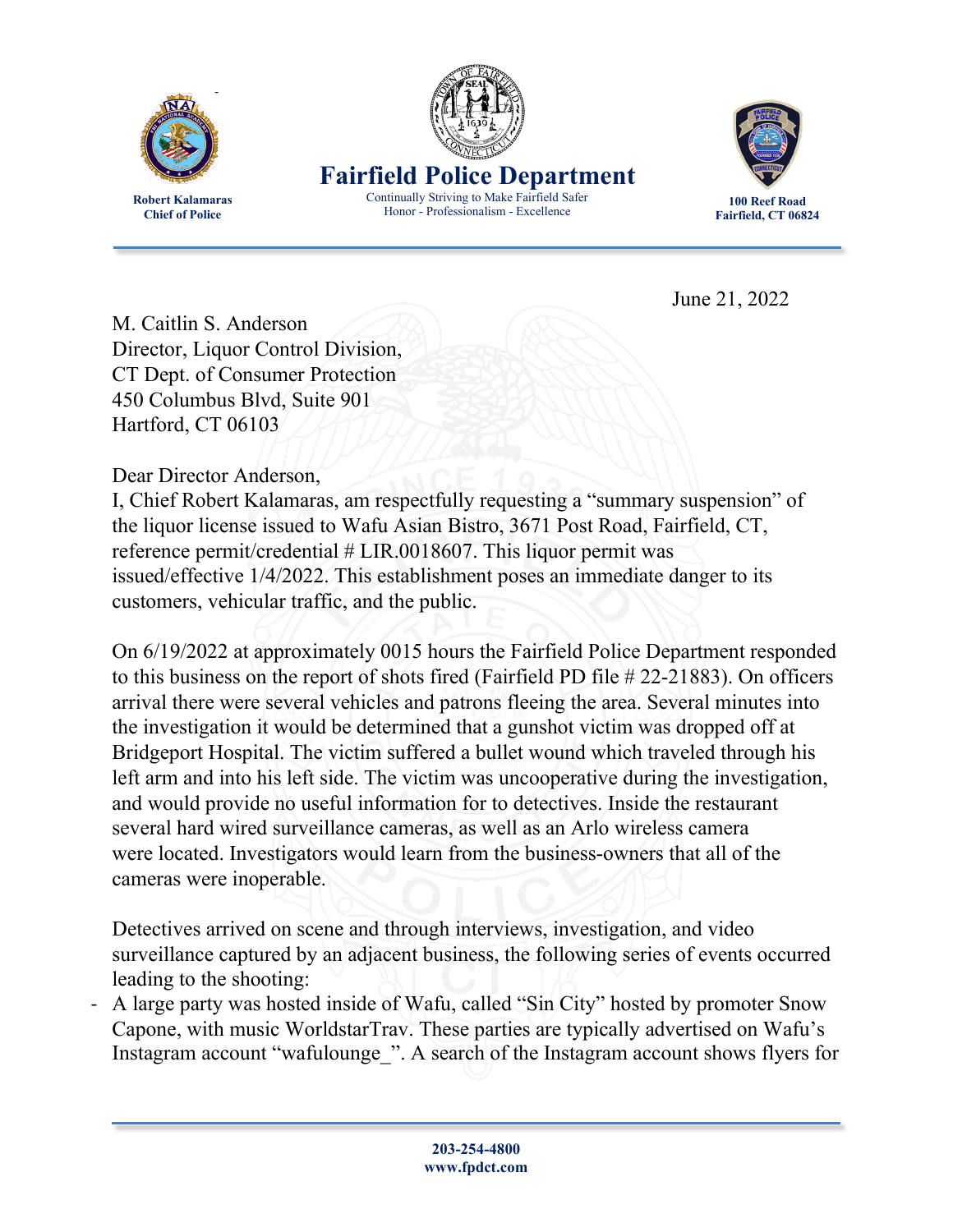several DJ events and videos showing what appears to be the restaurant converted into a gentlemen's club.

- A link to some of the videos will be attached and can provide a perspective for what is occurring inside of the Wafu Asian Bistro during the late night hours.
- A dispute and physical altercation began in the restaurant, resulting in shots being fired and one victim being struck. Additionally, one bullet hole was located in the tile backsplash at the end of the bar, at head level where patrons were said to have been seated at the time.
- Video surveillance revealed once the shots were fired many of the patrons fled out various doors and at least two subjects are seen on video exchanging gunfire in the parking lot. In total approximately 10 rounds were fired during the incident. An adjoining business and a parked vehicle were also struck by bullets from the gunfire.
- On 6/18/2022 the night prior the Fairfield Police Department was called to Wafu on a report of an individual bleeding from the mouth (Fairfield PD file # 22-21799). Officers located the subject as a passenger in a vehicle being operated without the headlights on. The driver of the vehicle was arrested for DUI and the passenger, who was also highly intoxicated/under the influence, was transported to the hospital with serious injuries, suspected to be a victim of an assault. This case is currently under investigation by the Fairfield Detective Bureau.
- In addition to these adult parties/events, Wafu has hosted regular college night events, which drew a large number of underage students. We were notified by both universities (Fairfield University and Sacred Heart University) in our town of the advertised parties, and their reports of many underage students returning to campus intoxicated from Wafu.
- On 10/29/2022 the Fairfield Detective Bureau requested assistance from the State of CT Liquor Control Unit due to call volume and underage drinking activity in Wafu (Fairfield PD file # 21-40590). Underage decoys were sent in and were served alcohol. Wafu was issued a temporary suspension for those violations.
- On 2/11/2022 the Fairfield Police Department responded to Wafu after multiple patrons were pepper sprayed. The Fairfield Detective Bureau conducted follow up that revealed that a bouncer working the door inside of Wafu was responsible for pepper spraying six patrons. Based on the body camera footage from a body worn camera the bouncer was wearing at the time, probable cause was established that he was unjustified in his use of pepper spray. The Fairfield Police Department has submitted a warrant for review charging the bouncer with Assault in the 3rd Degree, Reckless Endangerment 2nd Degree, and Breach of Peace 2nd Degree.
- On 3/17/2022 the Fairfield Police Department conducted a high visibility enforcement detail at Wafu due to the increased call volume and complaints from citizens. During the detail two infractions were issued for creating a public disturbance (urinating in